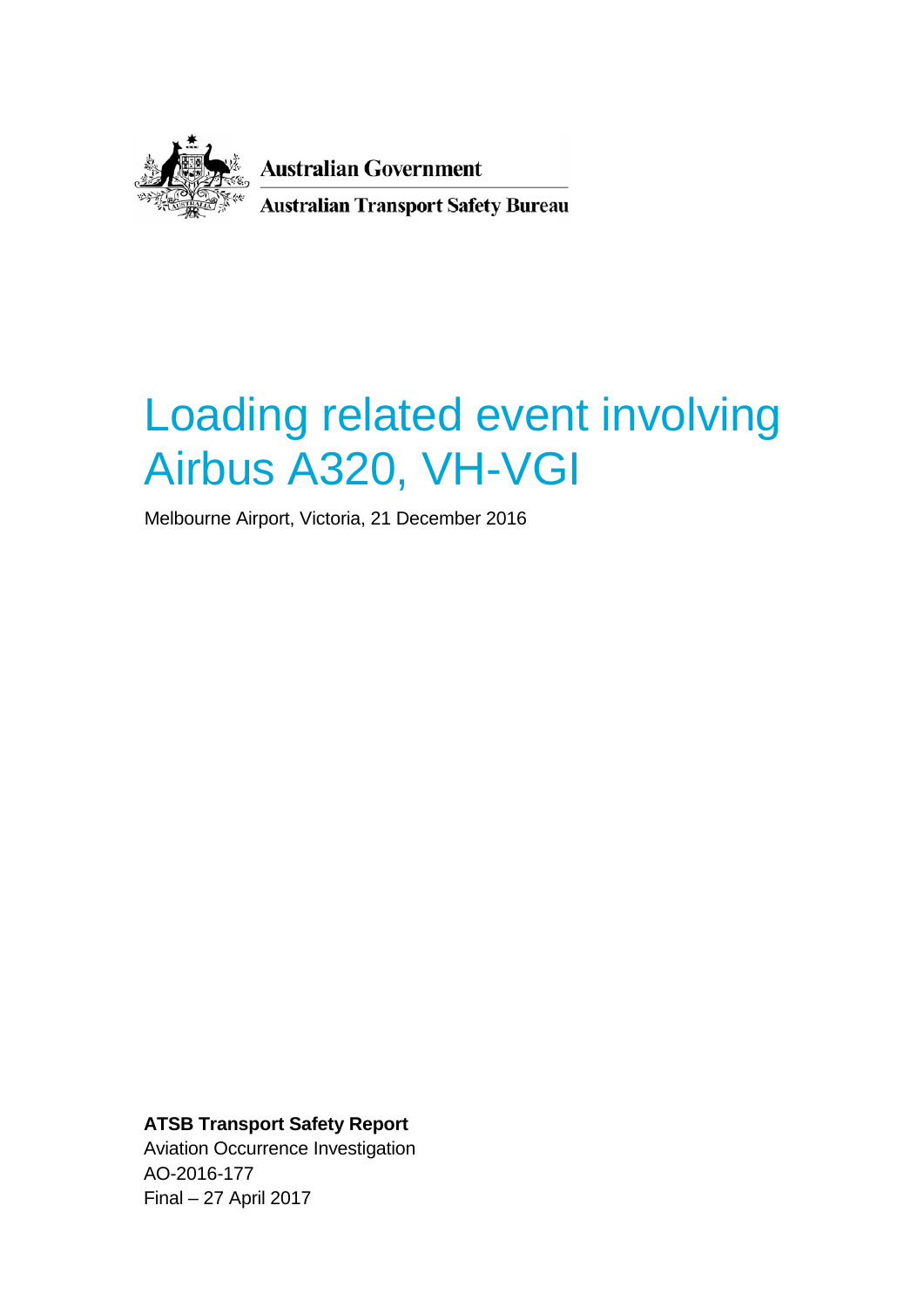Released in accordance with section 25 of the *Transport Safety Investigation Act 2003*

#### **Publishing information**

|                   | <b>Published by:</b> Australian Transport Safety Bureau           |
|-------------------|-------------------------------------------------------------------|
|                   | Postal address: PO Box 967, Civic Square ACT 2608                 |
| Office:           | 62 Northbourne Avenue Canberra, Australian Capital Territory 2601 |
| Telephone:        | 1800 020 616, from overseas +61 2 6257 4150 (24 hours)            |
|                   | Accident and incident notification: 1800 011 034 (24 hours)       |
| <b>Facsimile:</b> | 02 6247 3117, from overseas +61 2 6247 3117                       |
| Email:            | atsbinfo@atsb.gov.au                                              |
| Internet:         | www.atsb.gov.au                                                   |

#### © Commonwealth of Australia 2017



#### **Ownership of intellectual property rights in this publication**

Unless otherwise noted, copyright (and any other intellectual property rights, if any) in this publication is owned by the Commonwealth of Australia.

#### **Creative Commons licence**

With the exception of the Coat of Arms, ATSB logo, and photos and graphics in which a third party holds copyright, this publication is licensed under a Creative Commons Attribution 3.0 Australia licence.

Creative Commons Attribution 3.0 Australia Licence is a standard form license agreement that allows you to copy, distribute, transmit and adapt this publication provided that you attribute the work.

The ATSB's preference is that you attribute this publication (and any material sourced from it) using the following wording: *Source:* Australian Transport Safety Bureau

Copyright in material obtained from other agencies, private individuals or organisations, belongs to those agencies, individuals or organisations. Where you want to use their material you will need to contact them directly.

#### **Addendum**

| Page | Change | Date |
|------|--------|------|
|      |        |      |
|      |        |      |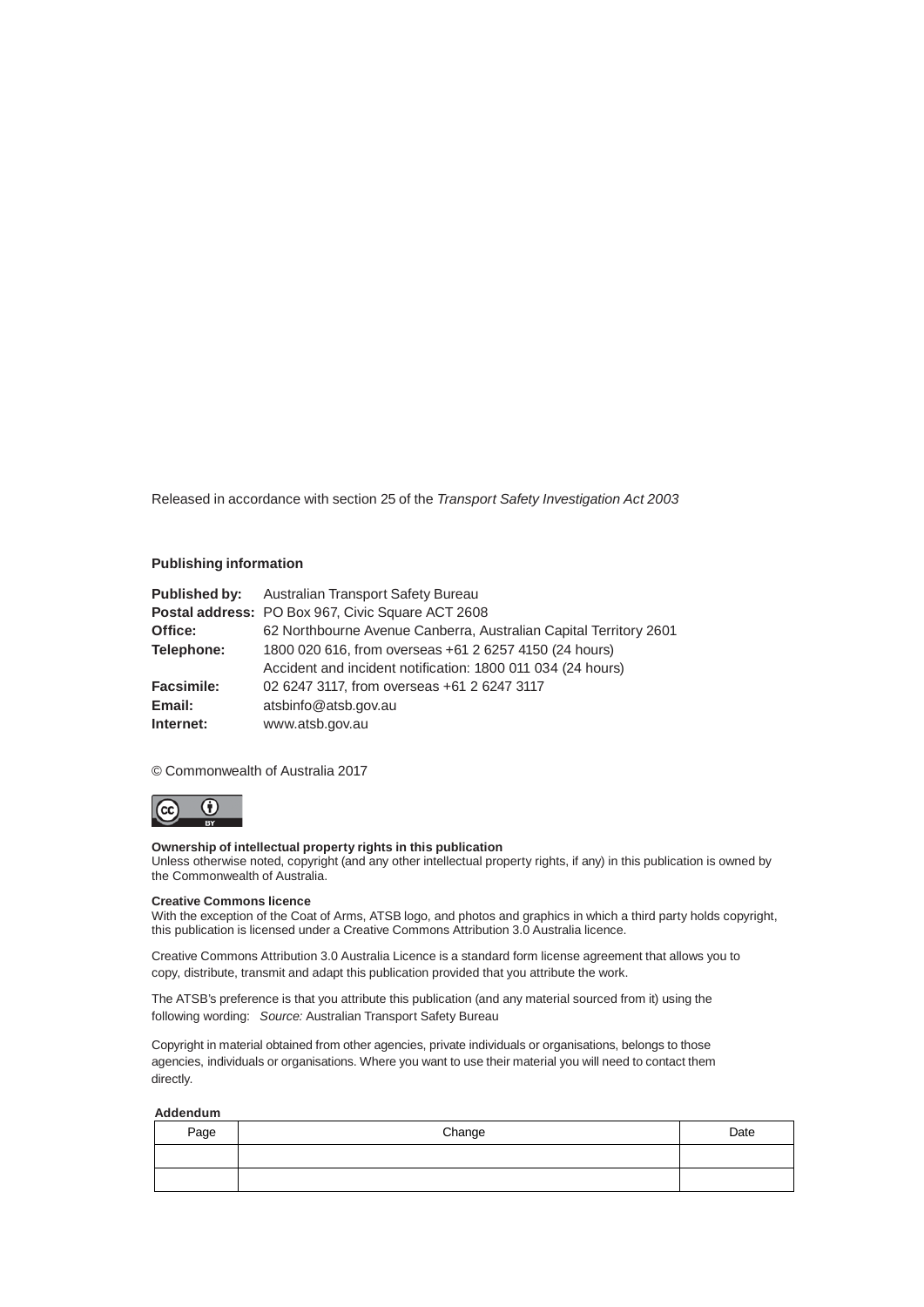# **Loading related event involving Airbus A320, VH-VGI**

## **What happened**

On 21 December 2016, an Airbus A320 aircraft, registered VH-VGI (VGI), and operated by Jetstar Airways, was being loaded at Melbourne Airport, Victoria, prior to operating flight JQ792 to Sunshine Coast, Queensland (Figure 1).

**Figure 1: Image of VH-VGI**



Source: Medhi Nazrinia

At 0500 Australian Eastern Daylight-savings Time (AEDT),<sup>[1](#page-0-0)</sup> a clerk at a freight organisation commenced their shift at the organisation's Melbourne Airport freight office. As it was the week before Christmas, it was a very busy week.

The organisation had recently introduced a new system for processing freight, however, a decision was made to revert to the old system due to the amount of freight to be entered and issues which had been experienced with the new system the previous day.

A team of clerks organised which items of freight are loaded on specific unit loading devices (ULDs)<sup>[2](#page-2-0)</sup> to be sent to aircraft for flights around Australia. They then send the loading information to the airline. The team was short one person and the person who had been called in to cover the shift was starting work at 0700. Until that person commenced their shift, the clerk was responsible for completing two freight uplift roles. This meant the clerk was responsible for processing freight on all narrow-body<sup>[3](#page-2-1)</sup> flights the organisation sent freight to, departing from Melbourne.

Because of the large amount of freight to be processed, including a large amount of freight from the previous night still waiting to be processed, there was a lot of radio traffic between leading hands organising the loading/unloading of the ULDs, and the clerk regarding the management of the freight. The clerk spent about 20 minutes on the radio, and then processed freight for 9 or 10 flights over the next half an hour.

During this time, the clerk identified two pieces of freight, which needed to be sent to the Sunshine Coast. These two pieces of freight contained flowers and meat and weighed a total of 93 kg. Rather than informing the leading hand, the clerk put the freight in a ULD and wrote that ULD number on the same page they had previously written the details of a different ULD, one that was

-

Australian Eastern Daylight-savings Time is Co-ordinated Universal Time (UTC) +11.<br>Containers used to transport freight.

<span id="page-2-1"></span><span id="page-2-0"></span><sup>&</sup>lt;sup>3</sup> An aircraft with a single aisle.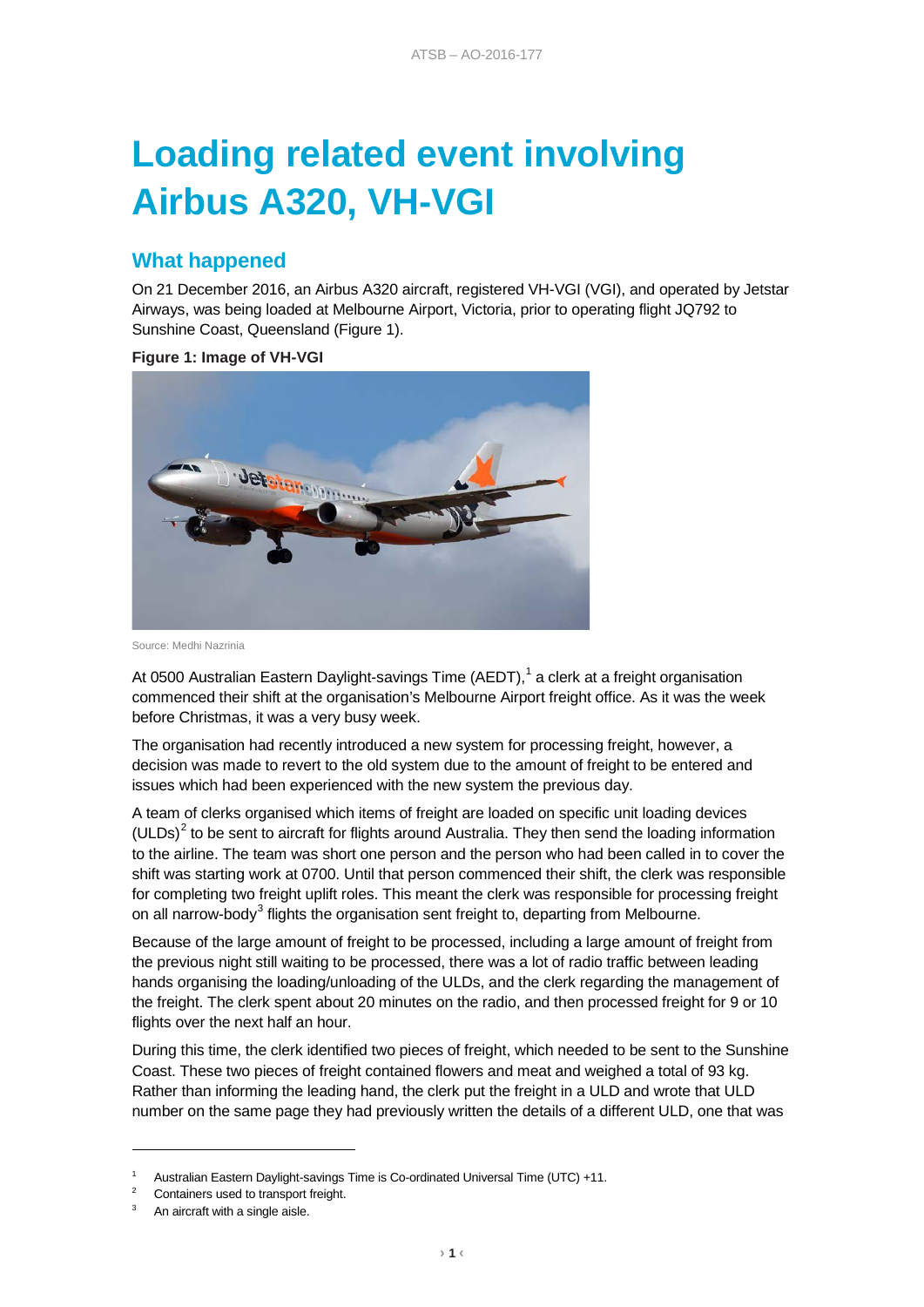to be sent to Adelaide. The clerk then went to the office and the ULD was processed as going to the Sunshine Coast; however, when the clerk returned to the ULD with the freight, they inadvertently put the Sunshine Coast freight card on the ULD destined for Adelaide. This ULD contained medical goods with a gross weight of 245 kg. This ULD was subsequently loaded on the flight to the Sunshine Coast.

The clerk realised an error was made when the ULD, which was intended to go to Adelaide, could not be located. The clerk, who commenced work at 0700, noticed the same number ULD on the Sunshine Coast flight paperwork and they then found the ULD that was supposed to go to the Sunshine Coast. That ULD was put on the next flight to the Sunshine Coast.

Once the error was detected, the clerk rang the Sunshine Coast freight office. They were informed the incorrect container had been sent and provided them with details of the freight so the ULD could be sent back to Melbourne, then to Adelaide.

The aircraft remained within all weight and balance limits during the flight.

## *Freight processing systems*

The organisation was transitioning between an old and new processing system. In the old processing system, all information (such as weight and container number) was entered into an office computer. It was also the clerks' responsibility for planning which flight the freight will go on and they rely on information from the leading hands for the freight details. The clerk would write the number of the container down, enter the number via the computer and then they would itemise the freight that had gone into the container. The cards itemising the freight would be printed out and attached to the container.

In the new system, information is entered on tablet computers. It is the customer's responsibility to book their freight onto flights themselves. Staff are on the floor and are required to put the piece of freight in a container and enter the details on the tablet in succession. The system has built in checks, which would not allow the same number ULD to be used. This new system had been introduced about a week prior to the incident, but due to technical issues, they had reverted to using the old system.

### *Clerk's comments*

The clerk provided the following comments:

- They felt very busy. Within the first hour, they would have processed freight for about 9 to 10 flights, which was double the usual workload.
- They had to process all flights to Adelaide, Brisbane, Canberra, Alice Springs, and Townsville, as well as all other narrow-body flights. Normally this role would be divided between two clerks.
- If there is a person unable to work their shift, they try to find a replacement. They had done so in this case, but the replacement could not start until 0700.
- Normally at Christmas time, they would have extra staff rostered, but that year they did not.
- On the day, they felt under stress due to the busy time of year.

### *Previous occurrences*

A search of the ATSB's occurrence database found occurrences relating to incorrect loading information being processed, particularly when staff were under high workload:

• On 16 May 2010, an Embraer ERJ 190 aircraft was operated on a positioning flight from Adelaide, South Australia to Brisbane, Queensland [\(ATSB investigation AO-2010-034\)](http://www.atsb.gov.au/publications/investigation_reports/2010/aair/ao-2010-034/). The pilot-in-command reported that the load and trim sheet for the aircraft was inaccurate due to items being counted twice. It was found that the error occurred when the airport movements coordinator inadvertently selected the incorrect aircraft configuration in the company's computerised load and trim system during a high workload time.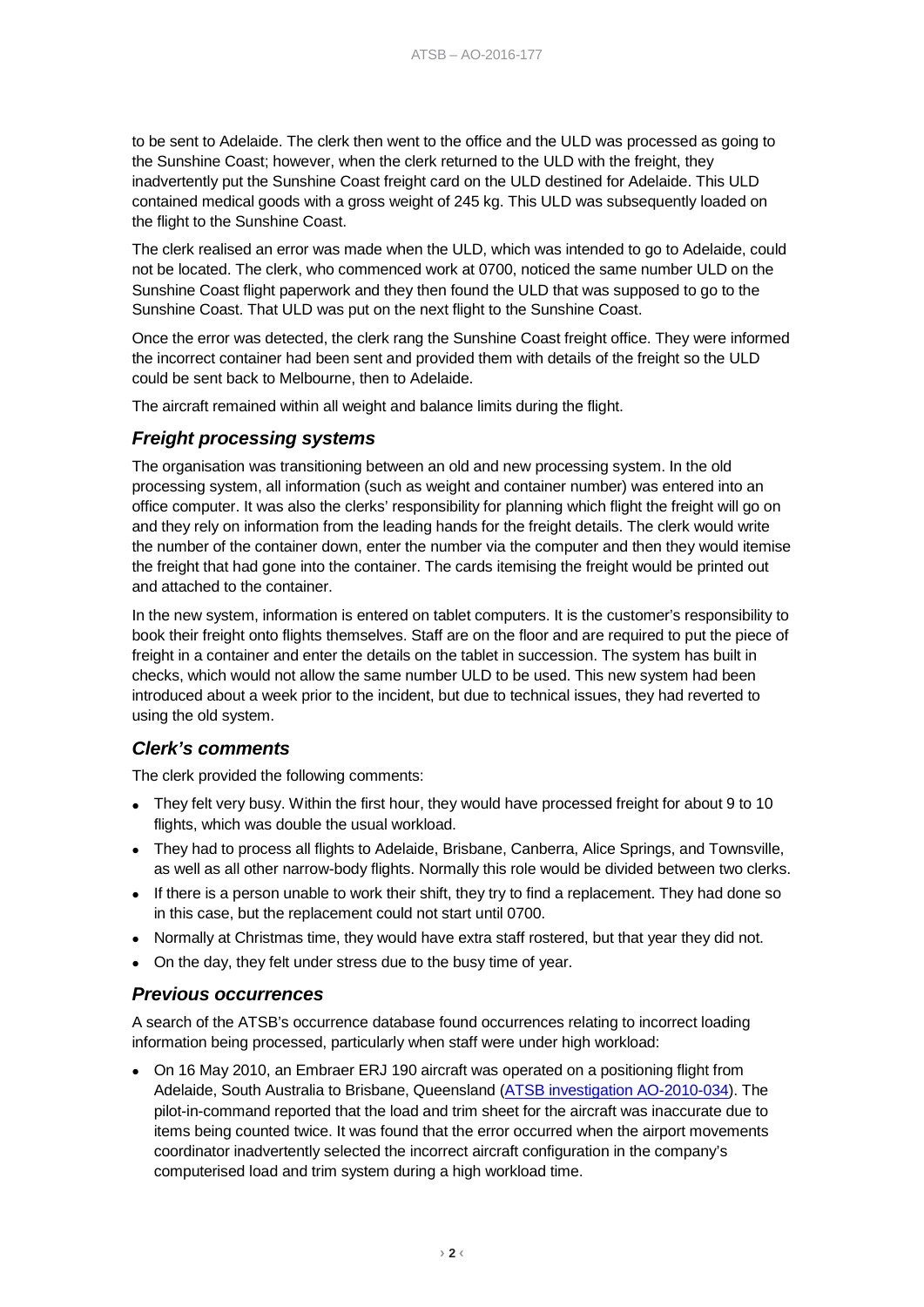• On 8 September 2016, an Airbus A320 aircraft was being loaded at Sydney Airport, New South Wales to Brisbane, Queensland [\(ATSB investigation AO-2016-119\)](http://www.atsb.gov.au/publications/investigation_reports/2016/aair/ao-2016-119/). The leading hand received the deadload weight statement (DWS) and checked the containers. The third container number (1483) did not match the number listed on the DWS (4183), nor the container card (4183). The leading hand assumed that the freight handler had inadvertently transposed the numbers incorrectly and amended the card and DWS with 1483 and continued loading. When the aircraft was unloaded in Brisbane, it was found that the incorrect container (1483) was delivered and was nearly 650kg heavier than container 4183. The loading procedure if the DWS is incorrect, is that the container must not be loaded onto the aircraft. The leading hand noted that the short turnaround time and the flight was the last one of the day led to procedures being bypassed.

# **Safety analysis**

An incorrect ULD, weighing 245 kg was loaded onto VGI operating the Sunshine Coast flight, where the load sheet recorded a ULD of 93 kg. The error occurred when the clerk put the freight card for the Sunshine Coast flight on the Adelaide ULD, and the card for the Adelaide flight on the Sunshine Coast ULD. The Adelaide ULD was then sent to the Sunshine Coast. Because these ULDs had the same ULD number, it is likely the clerk misread the flight details and put the cards on the incorrect ULDs.

In the old processing system, the same ULD number can be entered twice into the system. In the new system, this would result in an error feedback. Without the error feedback, the clerk would not have known that the same container was entered twice. Furthermore, this data cross check is completed by the same person who entered it, making it difficult to detect any errors, particularly if they are experiencing a high workload.

The same error involving heavier weights could have a significant impact on the handling and performance of an aircraft.

# **Findings**

These findings should not be read as apportioning blame or liability to any particular organisation or individual:

- The incorrect ULD card was placed on the Adelaide ULD, leading it to be sent to the Sunshine Coast.
- There was no error feedback on the old system of entering information into an office computer meaning the clerk would not have realised they had entered the same container number twice in the system.
- Due to the absence of a staff member and the time of the year, the clerk was experiencing a high workload as they were required to take the responsibility for organising freight for all narrow body flights, rather than dividing them between two people.

# **Safety action**

Whether or not the ATSB identifies safety issues in the course of an investigation, relevant organisations may proactively initiate safety action in order to reduce their safety risk. The ATSB has been advised of the following proactive safety action in response to this occurrence.

### *Freight organisation*

As a result of this occurrence, the aircraft operator has advised the ATSB that they are taking the following safety actions: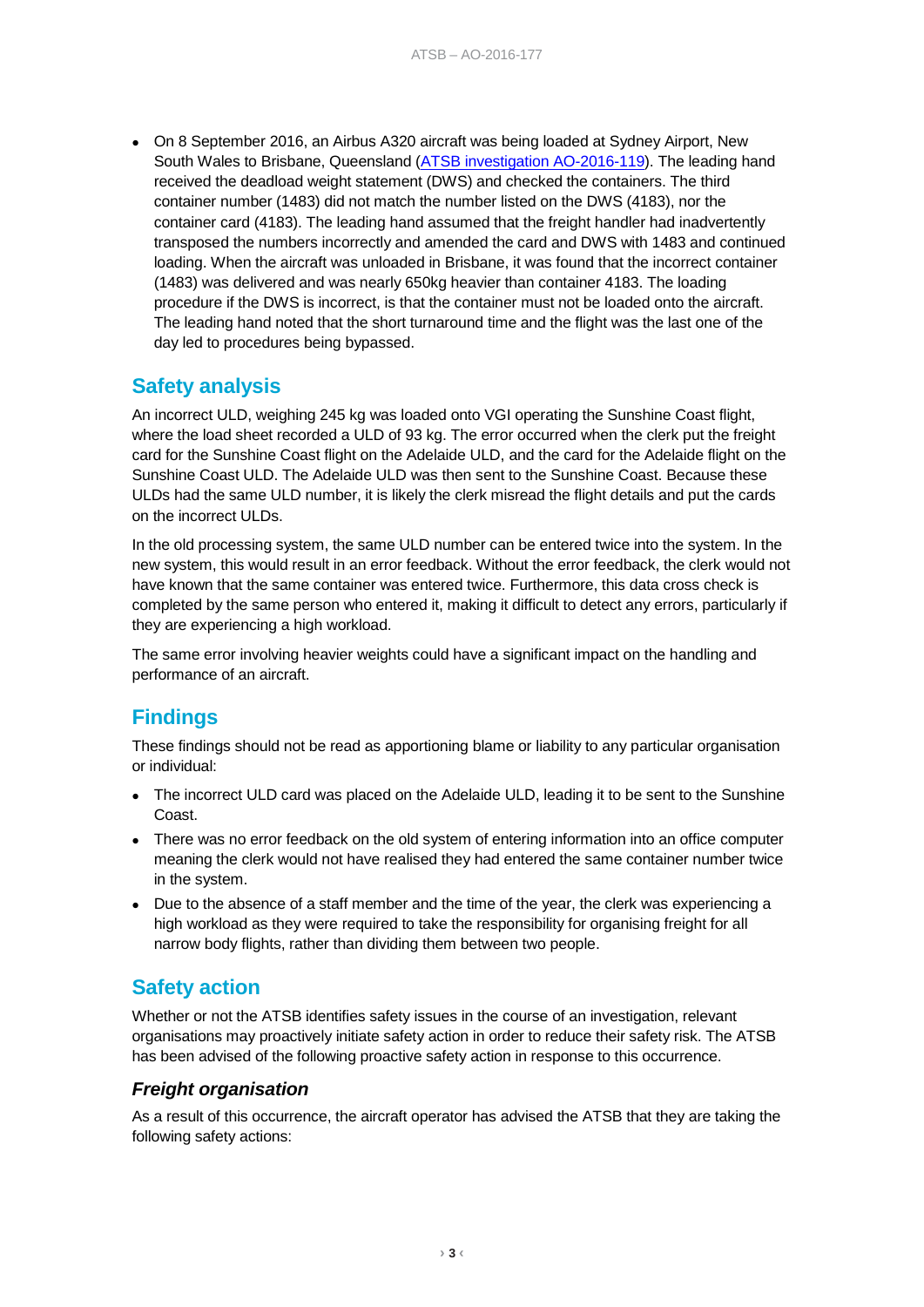• The operator issued a revised loading instruction to prevent a recurrence of this type of event. The instruction stated after weighing the ULD or barrow<sup>[4](#page-2-1)</sup>, immediately record the weight on the appropriate ULD or barrow card and immediately insert in the ULD/Barrow pocket. Then close load in the Cargo system and move the ULD/Barrow to the designated staging area away from build-up areas.

## **Safety message**

This investigation highlights the effect of high workload on data input errors, as well as the importance of system feedback to indicate that the correct data has been entered. One of the ATSB's SafetyWatch priorities is [data input errors.](http://www.atsb.gov.au/safetywatch/data-input-errors.aspx) These errors, such as using the



incorrect loading figures occur for many different reasons. The consequence of these errors include a range of aircraft handling and performance issues.

# **General details**

#### *Occurrence details*

| Date and time:           | 21 December 2016 - 0900 EST |                          |  |
|--------------------------|-----------------------------|--------------------------|--|
| Occurrence category:     | Incident                    |                          |  |
| Primary occurrence type: | Loading related             |                          |  |
| Location:                | Melbourne Airport           |                          |  |
|                          | Latitude: S 37° 40.40'      | Longitude: E 144° 50.60' |  |

### *Aircraft details*

| Manufacturer and model: | Airbus A320-232               |                 |
|-------------------------|-------------------------------|-----------------|
| Registration:           | <b>VH-VGI</b>                 |                 |
| Operator:               | Jetstar Airways               |                 |
| Serial number:          | 4466                          |                 |
| Type of operation:      | Air Transport - High Capacity |                 |
| Persons on board:       | $Crew - 6$                    | Passengers-180  |
| Injuries:               | $Crew - 0$                    | Passengers $-0$ |
| Aircraft damage:        | Nil                           |                 |

# **About the ATSB**

The Australian Transport Safety Bureau (ATSB) is an independent Commonwealth Government statutory agency. The ATSB is governed by a Commission and is entirely separate from transport regulators, policy makers and service providers. The ATSB's function is to improve safety and public confidence in the aviation, marine and rail modes of transport through excellence in: independent investigation of transport accidents and other safety occurrences; safety data recording, analysis and research; and fostering safety awareness, knowledge and action.

The ATSB is responsible for investigating accidents and other transport safety matters involving civil aviation, marine and rail operations in Australia that fall within Commonwealth jurisdiction, as well as participating in overseas investigations involving Australian registered aircraft and ships. A primary concern is the safety of commercial transport, with particular regard to operations involving the travelling public.

-

<sup>4</sup> A frame used for holding ULDs.